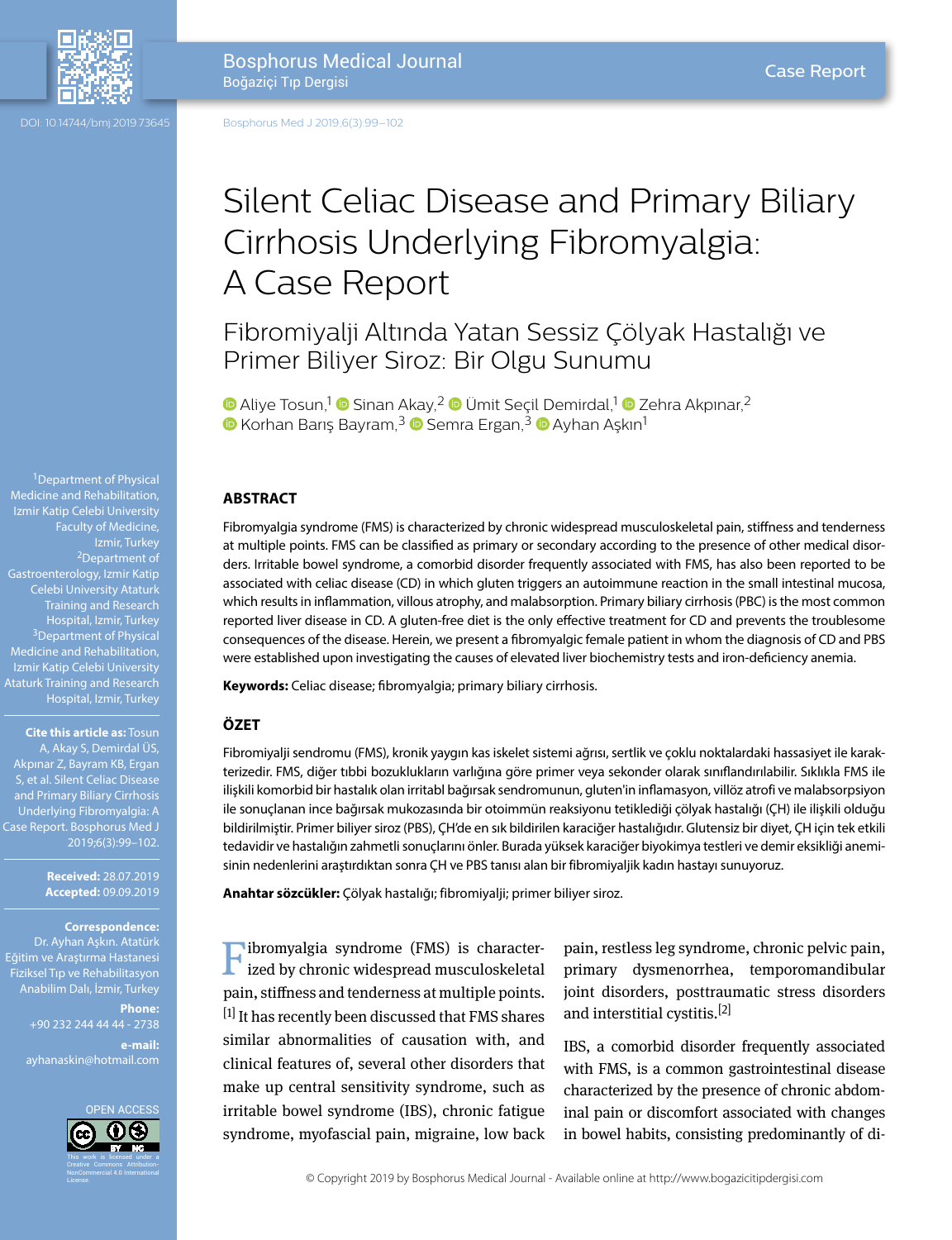arrhoea, constipation or alternating patterns, defecation urgency and abdominal distension. It has been reported that a non-negligible percentage of IBS patients are celiac disease (CD) patients in whom gluten triggers an autoimmune reaction in the small intestinal mucosa, which results in inflammation. A gluten-free diet (GFD) is the only effective treatment for CD, and it usually results in recovery of the small intestinal mucosa; therefore, an earlier diagnosis is of great impor $t$ ance.<sup>[3, 4]</sup> However, since CD has a diverse clinical heterogeneity ranging from asymptomatic to severely symptomatic patients, most of the cases remain undiagnosed although the estimated prevalence of CD has been reported to be 1% in the general population. An increased overall and cancer mortality (e.g., esophageal cancer, small intestine adenocarcinoma) has been reported in adult patients with CD, which lends support to the clinical importance of this disorder.<sup>[5–8]</sup>

Liver abnormalities are often seen in CD, most of which normalize when the patients convert to a gluten-free diet. However, primary biliary cirrhosis (PBC), an autoimmune disease of the liver, is reported to be the most common liver disease in CD. The diagnosis of PBC should not be overlooked, especially in patients with persisting liver abnormalities since timely diagnosis is of particular importance.<sup>[9]</sup>

In this study, we present a fibromyalgic female patient in whom the diagnosis of CD and PBC were established upon investigating the causes of elevated liver biochemistry tests and iron-deficiency anemia.

## **Case Report**

A 51-year-old female patient was presented with a history of widespread musculoskeletal pain for one year. She also complained about morning fatigue, restless sleep, abdominal pain, bloating and constipation. Her medical history was unremarkable. On physical examination, neck and lower back movements were painful and slightly limited in all directions. On palpation, 15 tender points were detected. The neurological examination was normal. Erythrocyte sedimentation rate was  $67$  mm/h, Hg was  $10.7$  g/dl  $(11-16)$ , Hct 33.1%, MCV 74.6 fL (80-100), platelet 419000 K/uL, AST 52 U/L (5-34), ALT 70 U/L (0-55), GGT 191 U/L (9-36), serum Fe 29 ug/dL (50-170), IBC 501 ug/dL (228-425), ferritin 4 ng/ mL (10-291), PTH 88 pg/mL (19.8-74.6) and 25 (OH) vitamin D 17.8 µg/L (20-120). Remaining tests, including C-reactive protein, RF, TSH, renal function tests, serum glucose, electrolytes, vitamin B-12, folic acid and ANA, were in normal ranges. The patient was fulfilling the American College of Rheumatology (ACR) 1990, as well as the ACR 2010 criteria for FMS.[10, 11] The patient consulted Gastroenterology clinics, and antimitochondrial antibody was found to be positive, as well as positive antigliadin endomysium IgG and IgA antibodies. Anti-smooth muscle antibody, Hepatitis B and C serologies were negative. Histopathology of the liver biopsy (bx) revealed minimal inflammatory changes. Chronic atrophic gastritis and duodenitis were seen in endoscopy, and increased intraepithelial lymphocyte infiltration in duodenum compatible with CD was revealed on bx. Screening for osteoporosis revealed osteopenia. Musculoskeletal pain and other symptoms resolved and liver function tests decreased (AST was 35 U/L, ALT 45 U/L, GGT 65 U/L) in the first month of the treatment, including GFD for CD and ursodeoxycholic acid for PBC. Descriptive features of the case are shown in Table 1.

| <b>Table 1. Descriptive features of the case</b> |                                                                                                                                                                                                            |
|--------------------------------------------------|------------------------------------------------------------------------------------------------------------------------------------------------------------------------------------------------------------|
| Age/Gender                                       | 51/female                                                                                                                                                                                                  |
| Complaint                                        | Widespread musculoskeletal pain,<br>morning fatigue, restless sleep,                                                                                                                                       |
|                                                  | abdominal pain, bloating and<br>constipation                                                                                                                                                               |
| <b>Medical history</b>                           | Unremarkable                                                                                                                                                                                               |
| Physical examination                             | Painful and limited neck and lower back<br>movements, 15 tender points                                                                                                                                     |
| Laboratory findings                              | Hgb: 10.7 g/dL (11-16)                                                                                                                                                                                     |
|                                                  | Platelet: 419000 K/uL                                                                                                                                                                                      |
|                                                  | MCV. 74.6 fL (80-100)                                                                                                                                                                                      |
|                                                  | AST: 52 U/L (5-34)                                                                                                                                                                                         |
|                                                  | ALT: 70 U/L (0-55)                                                                                                                                                                                         |
|                                                  | GGT: 191 U/L (9-36)                                                                                                                                                                                        |
|                                                  | Fe: 29 ug/dL (50-170)                                                                                                                                                                                      |
|                                                  | IBC: 501 ug/dL (228-425)                                                                                                                                                                                   |
|                                                  | Ferritin: 4 ng/mL (10-291)                                                                                                                                                                                 |
|                                                  | PTH: 88 pg/mL (19.8-74.6)                                                                                                                                                                                  |
|                                                  | 25 (OH) vitamin D: 17.8 µg/L (20-120)                                                                                                                                                                      |
|                                                  | Antimitochondrial antibody: positive                                                                                                                                                                       |
|                                                  | Antigliadin endomysium IgG and IgA<br>antibodies: positive                                                                                                                                                 |
| Liver biopsy                                     | Minimal inflammatory changes                                                                                                                                                                               |
| Endoscopy and biopsy                             | Chronic atrophic gastritis and duodenitis,<br>increased intraepithelial lymphocyte<br>infiltration in the duodenum                                                                                         |
| DXA                                              | Osteopenia                                                                                                                                                                                                 |
| Prognosis                                        | Musculoskeletal pain and other<br>symptoms resolved and liver function<br>tests decreased at the first month of the<br>treatment, including a gluten-free diet for<br>CD and ursodeoxycholic acid for PBC. |
|                                                  |                                                                                                                                                                                                            |

PBC: Primary biliary cirrhosis; CD: Celiac disease; IgG: Immunoglobulin G; IgA: Immunoglobulin A; HgB: Hemoglobin.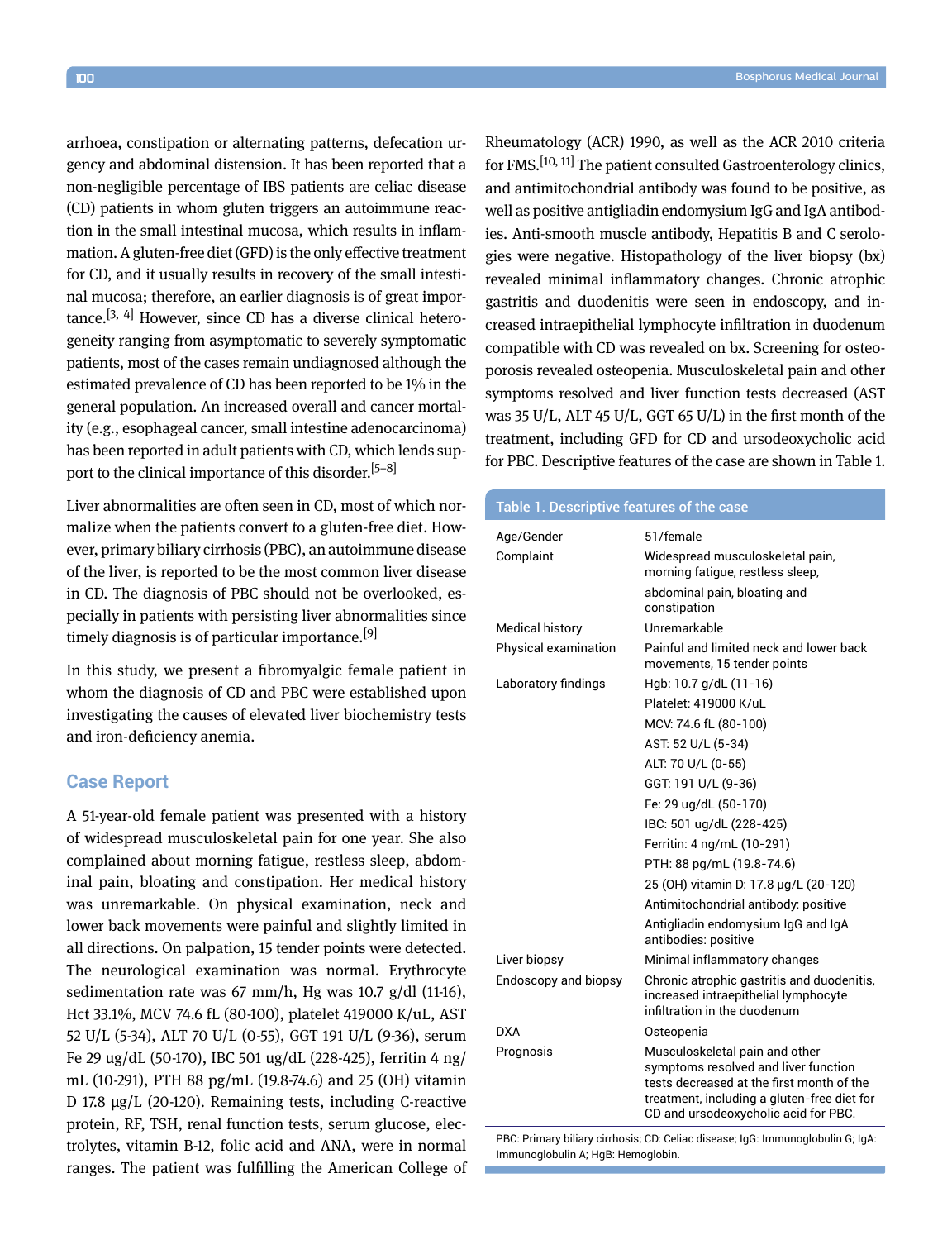## **Discussion**

FMS is a complex chronic pain syndrome affecting 1% to 3% of the people worldwide. The pathogenesis of FMS remains elusive; both immunologic and environmental factors contribute to its pathological process. FMS is frequently associated with other diseases, including rheumatic disorders, infections and other systemic illnesses.[3] Patients with FMS commonly report gastrointestinal symptoms, and signs and IBS is the disorder that has been most commonly studied and correlated with FMS.[3, 12]

IBS affects 2.4-15.5% of the western populations. The challenge for the clinician is to exclude organic abnormality based on history, clinical examination, and absence of features, such as weight loss, rectal bleeding, nocturnal diarrhea, or anemia. It has been reported that a non-negligible percentage of IBS patients are CD patients whose symptoms can improve and in whom long-term CD-related complications may possibly be prevented with a strict lifelong GFD.  $[3, 13]$  CD is a chronic inflammatory disease characterized by flattened villi on the small bowel mucosa and is induced in genetically susceptible people by the ingestion of glutencontaining foods, such as wheat, rye, and barley.<sup>[5]</sup> CD has a prevalence of 1% in the general population; however, only about 10% of all cases may be diagnosed. Thus, 90% of the cases remain undiagnosed. Common signs and symptoms of CD include anemia, arthralgia, fatigue, infertility, neuropathy, and weight loss, in addition to typical gastrointestinal symptoms, including abdominal pain, anorexia, bloating, constipation, and diarrhea. However, these symptoms can be minimal or even be paradoxical in many patients.<sup>[5, 6, 8]</sup> Likewise, abdominal pain, bloating and constipation were present in our patient, but she felt no need to seek medical advice. Widespread musculoskeletal pain was the major complaint of our patient.

Many patients with CD have few or no outward symptoms, but certain biochemical signs of malabsorption are indicative of the disease (e.g., deficiencies in folate and iron). Iron deficiency anemia was also present in our patient, which led us for further investigation as well as elevated liver function tests. Autoimmune disorders are commonly associated with CD, incidences of which increase 3-10 times in respect to the general population. The link between CD and PBC is also well established, with a 3-20 fold increase in PBC risk. Elevated aminotransferases are commonly found in untreated CD patients, and the possibility of liver disease must be evaluated if they do not normalize after initiation of GFD. In patients with persisting liver abnormalities after the introduction of a gluten-free diet, the diagnosis of PBC should be looked for by the analysis of  $AMA^{[5, 8, 9, 14]}$  PBC was also timely diagnosed in our patient. Fortunately, the liver biopsy revealed only minimal inflammatory changes. Liver function tests, especially GGT, significantly decreased in response to treatment with ursodeoxycholic acid and GFD.

The only effective treatment for CD is strict and life-long adherence to a GFD and it usually results in recovery of the small intestinal mucosa. All food and drugs that contain gluten from wheat, rye, barley, and their derivatives must be eliminated because even small amounts can be harmful. Initiated treatment with a GFD improves the symptoms of CD. Likewise, we observed in our patient.  $[4, 5]$ 

To conclude, CD, along with the PBS, were the underlying causes of FMS in our patient. Diagnosis and proper treatment of underlying CD and PBS not only provided the treatment for FMS but also, more importantly, will highly likely to prevent the troublesome outcomes of the diseases. Therefore, we assume that increased physician awareness of the clinical range of these disorders and a continued high threshold of suspicion are needed.

## **Disclosures**

**Informed consent:** Written informed consent was obtained from the patient for the publication of the case report and the accompanying images.

**Peer-review:** Externally peer-reviewed.

**Conflict of Interest:** None declared.

**Authorship Contributions:** Concept – A.T., S.A., Ü.S.D.; Design – Z.A., K.B.B., S.E., A.A.; Supervision – A.T., S.A., Z.A., K.B.B., S.E.; Materials – A.T., A.A.; Data collection/or processing – A.T., A.A.; Analysis and/or interpretation – A.T., A.A., Ü.S.D., K.B.B., S.E., Z.A.; Literature search – A.T., A.A., Ü.S.D.; Writing – A.T., A.A.; Critical review – A.T., S.A., Ü.S.D., Z.A., K.B.B., S.E., A.A.

## **References**

- 1. Yunus MB, İnanıcı F. Fibromyalgia Syndrome: clinical features, diagnosis, and biopathophysiologic mechanisms. Rachlin ES, Rachlin IS, editors. Myofascial pain and Fibromyalgia. New York: Mosby; 2002.p.3–32[. \[CrossRef\]](https://doi.org/10.1016/B978-0-323-01155-6.50007-4)
- 2. Hawkins RA. Fibromyalgia: a clinical update. J Am Osteopath Assoc 2013;113:680–[9. \[CrossRef\]](https://doi.org/10.7556/jaoa.2013.034)
- 3. Rodrigo L, Blanco I, Bobes J, de Serres FJ. Remarkable prevalence of celiac disease in patients with irritable bowel syndrome plus fibromyalgia in comparison with those with isolated irritable bowel syndrome: a case-finding study. Arthritis Res Ther 2013;15:R20[1. \[CrossRef\]](https://doi.org/10.1186/ar4391)